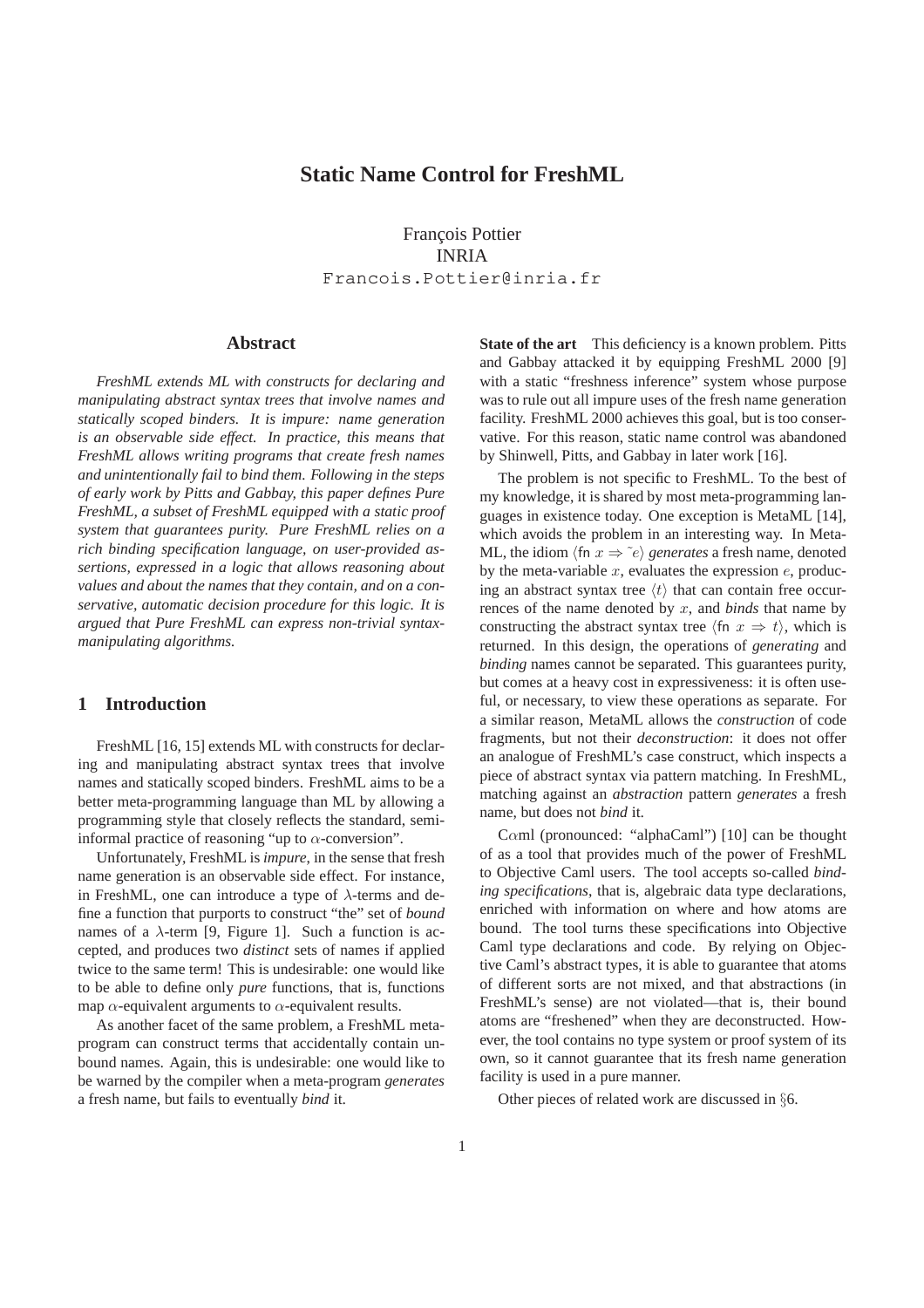**Towards a solution** This paper presents Pure FreshML, a version of FreshML equipped with a static discipline for enforcing purity. I refer to this discipline as a *proof system*, rather than a type system, because it is very much like a Hoare logic for proving properties of programs. Throughout the paper, I use the words "pure" and "purity" in a somewhat non-standard fashion: in a "pure" program, name generation is not an observable side effect, but non-termination remains possible.

The proof system is layered on top of a conventional *type system*, which, in this paper, is a system of simple types. Enriching the type system with more features, such as ML- or System F-style polymorphism, would be straightforward. In fact, the proof system is almost entirely independent of the underlying type system. The only connection between the two resides in the interpretation of constraints (§3), which is typed: that is, the type of a variable can influence the meaning of a constraint. If desired, the type system can have type inference: the presence of the proof system does not prevent that.

The proof system is inspired by Pitts and Gabbay's "freshness inference" system [9], but is significantly more expressive, thanks to three new ingredients.

First, the system relies on a logic that combines Boolean constraints over sets of atoms, equations between values, and the primitive function *fa*, also known as *support*, which maps a value to the set of its free atoms. The judgements of the proof system involve Hoare-style triples of the form  ${H}$   $e$  {P}, where H is a constraint—a precondition—and P is a parameterized constraint—a postcondition. The logic comes with a fully automated decision procedure for entailment problems, which is sound, and slightly conservative.

Second, the system allows explicit assertions to be provided by the programmer. Function definitions are annotated with optional *preconditions* and *postconditions*. Similarly, let constructs carry an optional postcondition. Last, data constructor declarations carry an optional *guard*.

Last, the system relies on Cαml's *binding specification* language [10] as a means of describing how names are bound. The need for an expressive binding specification language arises not only when dealing with complex abstract syntax, but also when defining internal data structures that involve names, such as evaluation environments  $(\S 5)$ and nested, name-capturing contexts [12, §6.2].

**Expressiveness** Due to space restrictions, this extended abstract describes a version of Pure FreshML equipped with ordinary (as opposed to generalized) algebraic data types and with FreshML's (as opposed to C $\alpha$ ml's) binding specification language. The missing features are described in the full version of the paper [12, §5].

In this paper, I demonstrate the expressiveness of the full language by presenting a small but non-trivial example program: *normalization by evaluation* (§5). The full paper contains another example: *conversion to* A*-normal form* [12, §6.2].

Normalization by evaluation is an interesting benchmark because it makes non-trivial use of names and environments. It is used by Shinwell *et al.* [16], who stress the ease with which it is expressed in FreshML. They point out that it is *not* accepted by FreshML 2000's static "freshness inference" system [9], and that even a manual proof of its correctness is "far from immediate" [16]. Up to a few changes and annotations, it *is* expressible in Pure FreshML.

**Road map** The paper is laid out as follows. First (§2), I introduce the syntax of Pure FreshML, its operational semantics, and a simple type system, which statically prevents most errors, but does *not* prevent incorrect uses of the name generator. Then (§3), I define the syntax and interpretation of constraints, as well as a conservative decision procedure for entailment problems. Equipped with these tools, I introduce the proof system (§4) and prove that it statically prevents *all* errors. An example is presented in §5. The paper ends with discussions of related and future work (§6, §7). All proofs, as well as many details and digressions, are omitted in this extended abstract. The interested reader is again referred to the full version of the paper [12]. An early prototype implementation, together with several code samples, is available online [11].

# **2 Pure FreshML**

### **2.1 Syntax**

The syntax of Pure FreshML appears in Figure 1. It is similar to the calculi of Pitts *et al.* [9, 16], up to the omission of first-class functions (see §7 for a discussion).

Values  $v$  include variables  $x$ , the unit value (), pairs  $(v, v)$ , injections K v, where K ranges over data constructors, and binary *abstractions*  $\langle x \rangle v$ , where the variable x denotes an atom—that is, an object-level name. In an abstraction  $\langle x \rangle v$ , the variable x is not bound: this is a free occurrence of  $x$ . Patterns  $p$  are shallow and form a subset of values. They are required to be linear.

In order to facilitate the formulation of the proof system, a couple of simplifications are built into the syntax. First, the actual argument of a function call, as well as the scrutinee of a case construct, must be values. This requirement, which is reminiscent of A-normal form [3], is met by introducing let forms to name the results of intermediate computations. Second, the case construct only has one branch, guarded by a shallow pattern. Two exception forms, next and fail, together with a try construct, allow encoding general case constructs featuring an arbitrary number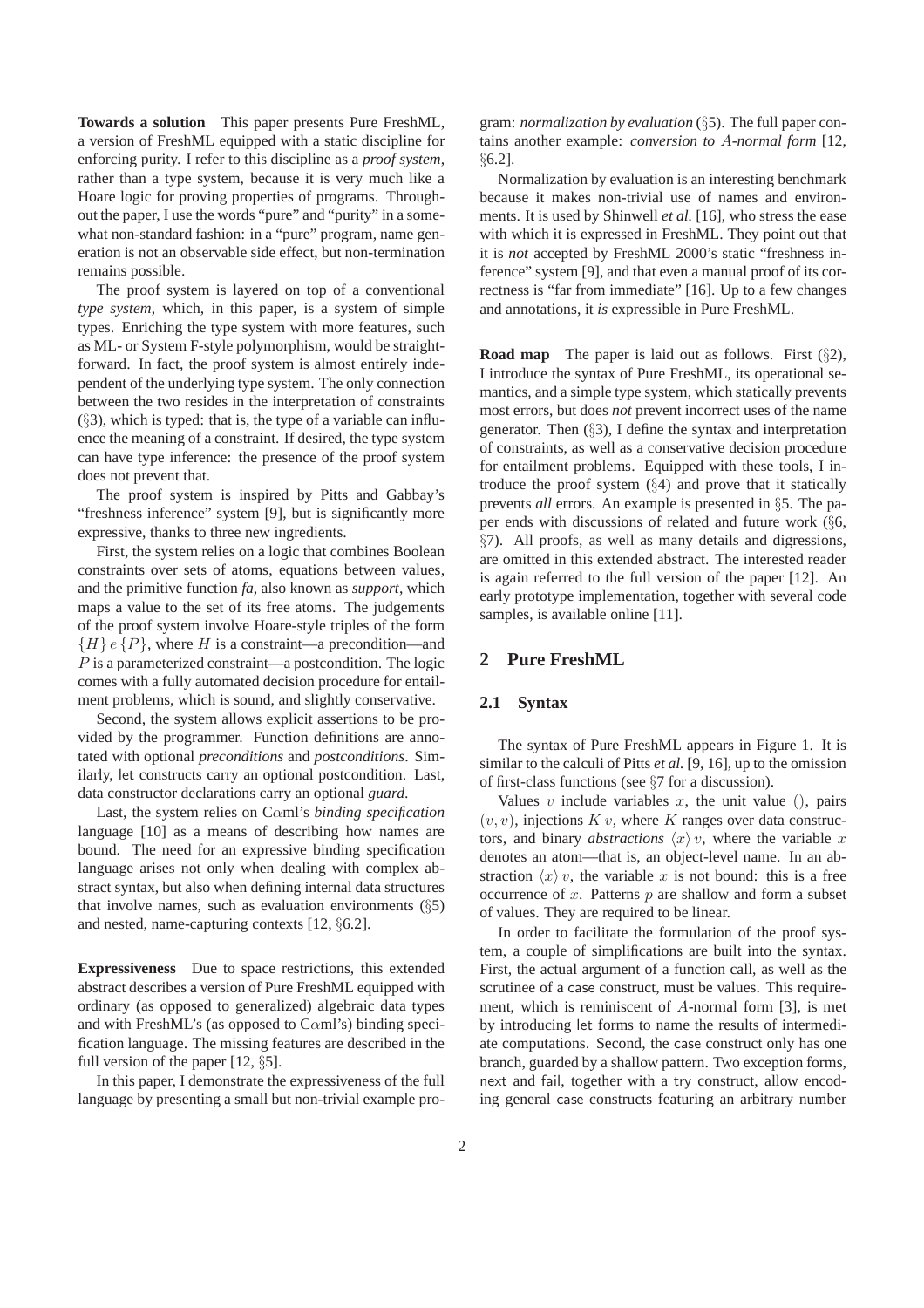#### *Syntactic objects*

$$
v ::= x | () | (v, v) | K v | \langle x \rangle v
$$
  
\n
$$
p ::= () | (x, x) | K x | \langle x \rangle x
$$
  
\n
$$
e ::= v
$$
  
\n
$$
| \text{ case } p = v \text{ then } e
$$
  
\n
$$
| \text{ absurd} | \text{ next} | \text{ fail}
$$
  
\n
$$
| \text{ try } e \text{ else } e
$$
  
\n
$$
| \text{ fresh } x \text{ in } e
$$
  
\n
$$
| \text{ if } x = x \text{ then } e \text{ else } e
$$
  
\n
$$
| \text{ let } x \text{ where } C = e \text{ in } e
$$
  
\n
$$
f(v)
$$
  
\n
$$
fd ::= \text{ fun } f(x \text{ where } C) : x \text{ where } C = e
$$
  
\n
$$
C, H ::= (\text{see §3.1})
$$
  
\n
$$
\tau ::= \text{atom} | \text{unit} | \tau \times \tau | \delta | \langle \text{atom} \rangle \tau
$$
  
\n
$$
\Gamma ::= \epsilon | \Gamma; x : \tau
$$

#### *Semantic objects*

$$
w ::= a | () | (w, w) | K w | \langle a \rangle w
$$
  
\n
$$
F ::= a | x.e | x = w | e
$$
  
\n
$$
S ::= \epsilon | S; F
$$
  
\n
$$
c ::= S/e | S/w
$$

#### *Mapping values to semantic values*

$$
\rho(()) = ()
$$
  
\n
$$
\rho((v_1, v_2)) = (\rho(v_1), \rho(v_2))
$$
  
\n
$$
\rho(K v) = K \rho(v)
$$
  
\n
$$
\rho(\langle x \rangle v) = \langle \rho(x) \rangle \rho(v) \quad \text{if } \rho(x) \text{ is an atom}
$$

#### **Figure 1. Syntax of Pure FreshML**

of branches and deep (nested) patterns. These simplifications make Pure FreshML, as presented here, a kernel language. In practice, one would offer an unrestricted surface language and define a translation from the surface language down to the kernel language. This is done in my prototype implementation.

Expressions can build values via " $v$ " and deconstruct them via "case  $p = v$  then e", where the variables in p are considered bound within e. The execution of a case construct aborts, by raising next, if  $p$  does not match  $v$ . next is an exception that is caught with a try construct. fail is an exception that cannot be caught. absurd asserts that the current program point is unreachable. It is somewhat similar to fail, but is statically checked, so, in a valid program, it is never executed. As in Pitts and Gabbay's paper [9], the if construct is specialized: it compares two atoms for equality.

The fresh construct generates a fresh atom. As in Pitts and Gabbay's original work [9], the atom is bound to a variable x whose scope is the expression  $e$ . In contrast, in Shinwell *et al.*'s later work [16], fresh is just an effectful primitive operation. It seems that only the first form can be given a pure semantics, so it is naturally the one I adopt.

The let form is standard, except for the assertion C. In let x where  $C = e_1$  in  $e_2$ , the variable x is bound in C and  $e_2$ . The constraint C acts as a postcondition for  $e_1$ , and must in general be explicitly supplied by the user. (Automatically computing a strongest postcondition for an arbitrary expression is not possible, because the constraint logic is too weak—for instance, it lacks existential quantification.) Yet, in certain common cases, the translation from the surface language down to the kernel language can make up an appropriate constraint. For instance, if  $e_1$  is a value  $v$ , then  $x = v$  is the strongest postcondition. If  $e_1$  is a function call  $f(v)$ , then the postcondition associated with f, instantiated with  $v$  and  $x$ , is the strongest postcondition.

A program is composed of a set of mutually recursive toplevel function definitions. Each such definition takes the form fun  $f(x_1)$  where  $C_1$ ) :  $x_2$  where  $C_2 = e$ , where  $x_1$ is bound within  $C_1$ ,  $C_2$ , and e, while  $x_2$  is bound only within  $C_2$ . This defines a function whose precondition is  $C_1$ and whose postcondition is  $C_2$ .

#### **2.2 Operational semantics**

I have pointed out that, in an abstraction  $\langle x \rangle v$ , the variable  $x$  is not bound in  $v$ . Yet, an intuitive understanding of the semantics of FreshML dictates that, when this abstraction is evaluated, the atom denoted by x *becomes bound* in the value denoted by  $v$ . In order to formalize this intuition, I introduce a distinct syntactic category of *semantic values*, written  $w$  (Figure 1).

Semantic values do not contain variables, but contain *atoms* a, drawn from a countably infinite set A, and contain abstractions of the form  $\langle a \rangle$  w, where a *is considered bound in* w*.* The set of *free atoms* of a semantic value w, written  $fa(w)$ , is defined in the obvious way. It is also known as the *support* of w. An atom a is *fresh for* some syntactic entity when it is not among the free atoms of that entity.

Values  $v$  contain variables, but not atoms, while semantic values w contain atoms, but not variables. Values are turned into semantic values via *simultaneous* substitution of semantic values for *all* free variables. In order to maintain a strict segregation between values and semantic values, the operational semantics relies on *stacks*, which, among other roles, represent a deferred substitution of semantic values for all variables in scope.

A *stack* S is a sequence of *frames* F (Figure 1). The presence of the frame  $a$  on the stack means that a fresh construct was entered, that the freshly generated atom is  $a$ , and that the fresh construct was not exited yet. The frame  $x.e$  means that the left-hand side of a let construct was entered. The value of the left-hand side, when available, will be bound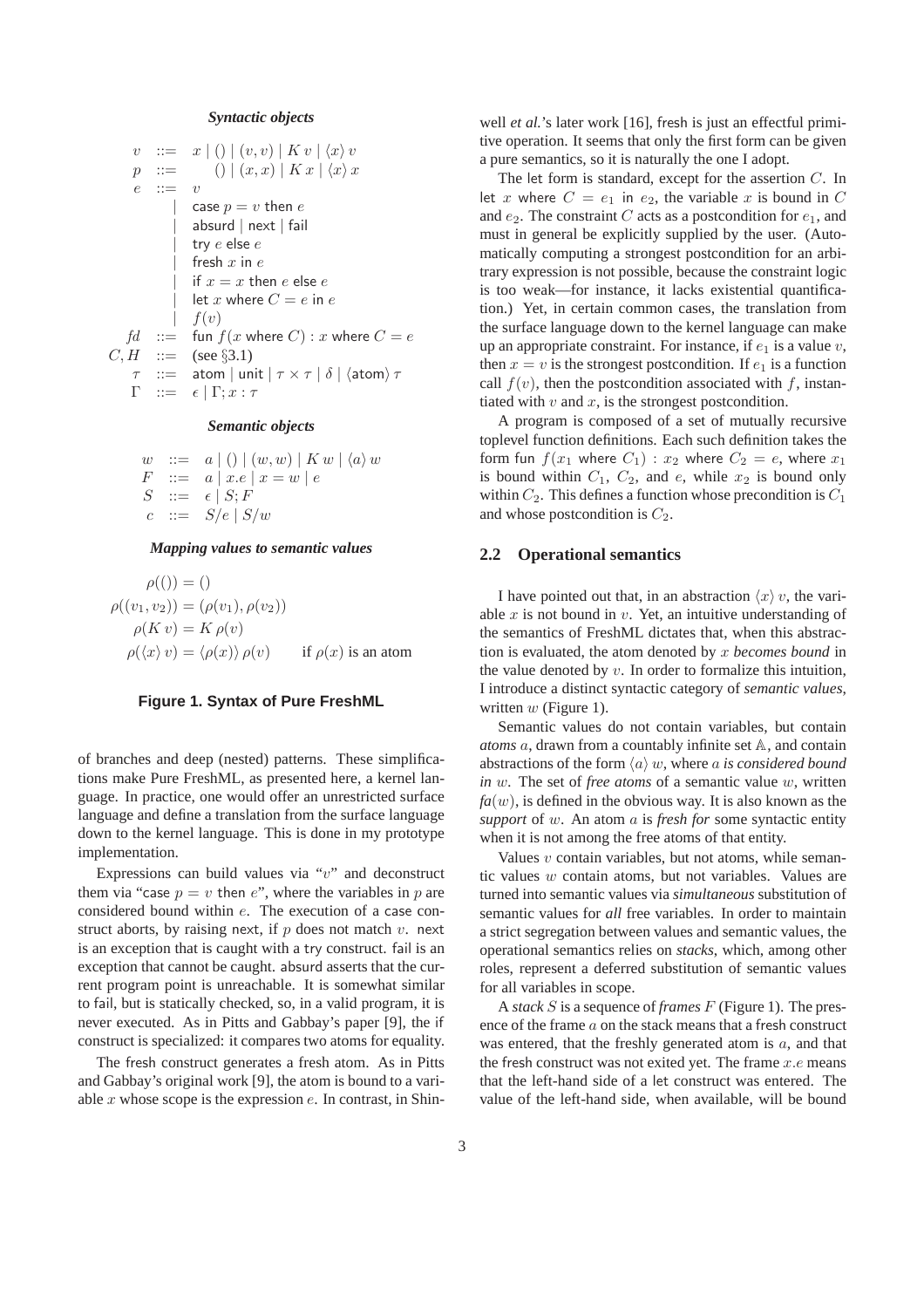$$
S/v \longrightarrow S/S(v)
$$
\n(1)  
\n
$$
S/\text{case } (x_1, x_2) = v \text{ then } e \longrightarrow S; x_1 = w_1; x_2 = w_2/e \text{ if } S(v) = (w_1, w_2)
$$
\n(2)  
\n
$$
S/\text{case } K_1 x = v \text{ then } e \longrightarrow S; x = w/e \text{ if } S(v) = K_2 w \text{ and } K_1 = K_2
$$
\n(3)  
\n
$$
S/\text{case } K_1 x = v \text{ then } e \longrightarrow S; x = w/e \text{ if } S(v) = K_2 w \text{ and } K_1 \neq K_2
$$
\n(4)  
\n
$$
S/\text{case } (x_1) x_2 = v \text{ then } e \longrightarrow S; a; x_1 = a; x_2 = w/e \text{ if } S(v) = \langle a \rangle w \text{ and } a \text{ fresh for } S
$$
\n(6)  
\n
$$
S/tv e_1 \text{ else } e_2 \longrightarrow S; e_2/e_1
$$
\n(7)  
\n
$$
S; e/\text{next} \longrightarrow S/e
$$
\n(8)  
\n
$$
S; F/\text{fail} \longrightarrow S/\text{fail}
$$
\n(9)  
\n
$$
S; F/\text{fail} \longrightarrow S/\text{fail}
$$
\n(10)  
\n
$$
S/\text{free} \text{at } n \text{ else } e_2 \longrightarrow S/e_1
$$
\n(11)  
\n
$$
S/\text{first } n \text{ in } e \longrightarrow S; a; x = a/e \text{ if } a \text{ fresh for } S
$$
\n(12)  
\n
$$
S/\text{if } x_1 = x_2 \text{ then } e_1 \text{ else } e_2 \longrightarrow S/e_1
$$
\n(13)  
\n
$$
S/\text{if } x_1 = x_2 \text{ then } e_1 \text{ else } e_2 \longrightarrow S/e_2
$$
\n(14)  
\n
$$
S/f(v) \longrightarrow S; x_1 = S(v)/e \text{ if } f \text{in } f(x_1) \dots = e \text{ if } a \text{ fresh for } w
$$
\n(15)  
\n
$$
S; a/w \longrightarrow S/w
$$
\n(16)  
\n
$$
S; x \cdot e/w \longrightarrow S; x = w/e
$$
\

#### **Figure 2. Operational semantics**

to  $x$  in the evaluation of  $e$ . Note that  $x$  is considered bound within e. The frame  $x = w$  means that x is currently bound to the semantic value  $w$ . The frame  $e$  means that a try construct was entered, and was not exited yet. If the exception next is raised, it will be caught and e will be evaluated; if, on the other hand, a value is returned, e will be discarded.

I define the *domain* of a frame F as follows. The domain of a is a; the domain of  $x = w$  is x; the domain of x.e. and of  $e$  is empty. The domain of a stack  $S$  is the ordered sequence of variables and atoms obtained by concatenating the domains of the frames that make up  $S$ . A syntactic entity is *closed under* S when its free variables and free atoms are members of the domain of S.

A *configuration* is of the form  $S/e$  or  $S/w$ , where e and  $w$  are closed under  $S$ . The variables and atoms in the domain of S are considered bound in such a configuration, so that configurations are closed. A *result* is a configuration of the form  $\epsilon/w$  or  $\epsilon$ /next or  $\epsilon$ /fail.

A *valuation*  $\rho$  is a finite mapping of variables to semantic values. It is lifted to a mapping of values to semantic values (Figure 1). Note that a syntactic abstraction  $\langle x \rangle v$  is mapped down to a semantic abstraction  $\langle \rho(x) \rangle \rho(v)$ , where the atom  $\rho(x)$  is now bound in the semantic value  $\rho(v)$ . If  $\rho(x)$  happens not to be an atom, then  $\rho(\langle x \rangle v)$  is undefined. Such a situation is ruled out by the type system (§2.3).

A stack  $S$  can be viewed as a valuation, defined by the collection of all frames of the form  $x = w$  within S. Thus, a value  $v$  that is closed under a stack  $S$  can be turned into a semantic value  $S(v)$ .

The small-step operational semantics of Pure FreshML is given by a binary reduction relation over configurations (Figure 2). The rules may seem numerous, but are simple. I now explain some of them.

Reduction rule 1 turns a value  $v$  into a semantic value; it is applicable only if  $S(v)$  is defined. Reduction rules 2–6, 12–13, and 15 also exploit this mechanism.

Reduction rule 11 states that evaluating "fresh x in  $e$ " creates a fresh atom a, augments the stack with two new frames, which separately record the fact that a was created and the fact that  $x$  was bound to  $a$ , and proceeds with the evaluation of e. When and if e eventually reduces to a semantic value  $w$ , these two stack frames are popped by reduction rules 18 and 16, *provided* a *does not appear free in* w*.* This requirement is directly inspired by Gabbay and Pitts' treatment of "locally fresh atoms" [4, Remark 6.4]. When the side condition of reduction rule 16 is violated, no reduction is possible: the configuration  $S$ ;  $a/w$  is stuck. This corresponds to an incorrect use of the fresh construct,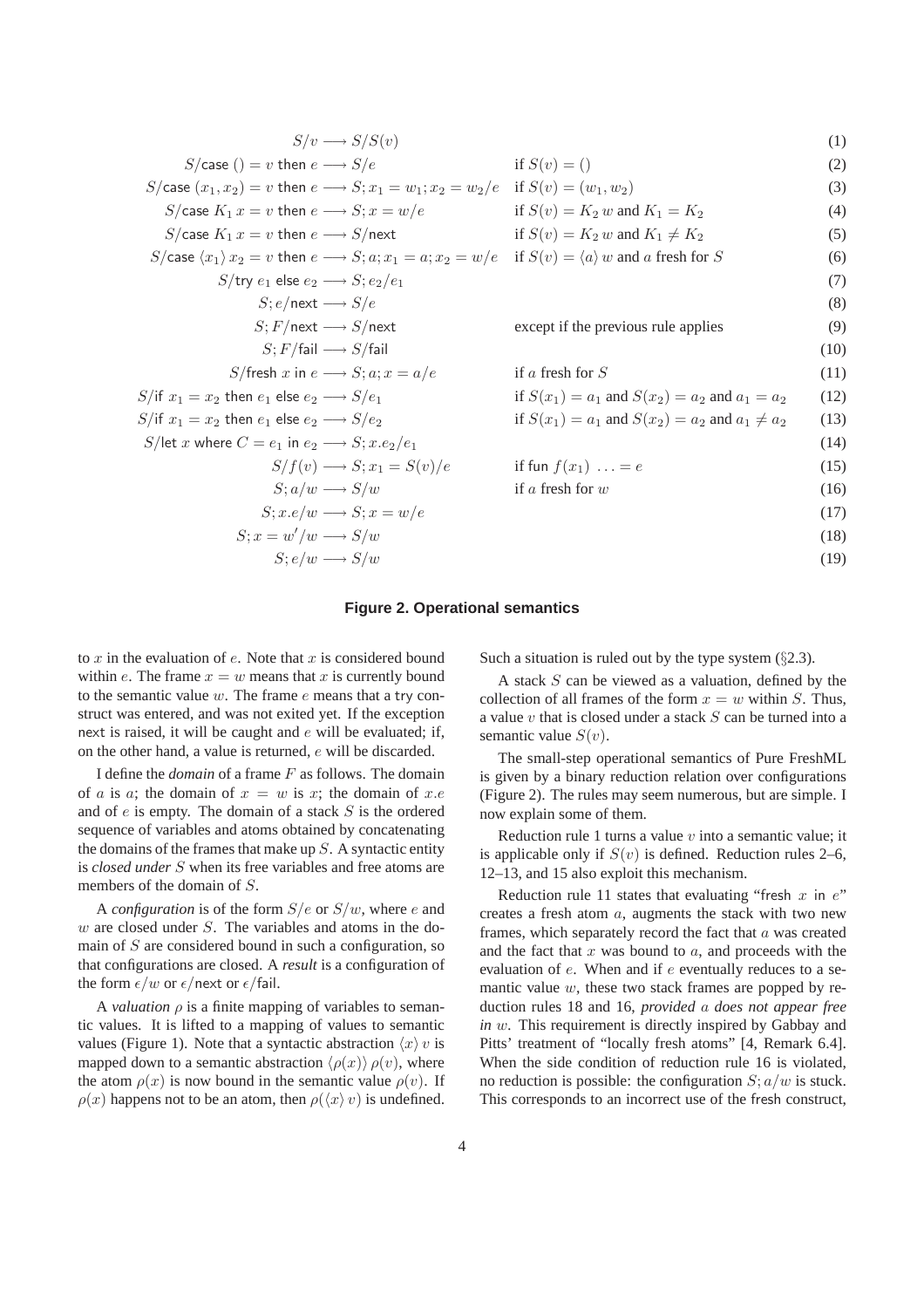which one would like to statically prevent.

Reduction rules 2–6 describe pattern matching. In particular, reduction rule 5 states that the failure of pattern matching causes the exception next to be raised. Reduction rule 6 states that matching against an abstraction pattern  $\langle x_1 \rangle x_2$ causes a fresh atom  $a$  to be generated, just as if a fresh construct had been evaluated [9, 16, 15].

The semantics is pure, in the sense that it does not rely on global state, as would be necessary if the creation of fresh atoms was an uncontrolled side effect [16]. Here, the stack discipline ensures that the dynamic extent of a fresh atom does not exceed the static scope of the fresh construct. According to this semantics, a program that attempts to exploit fresh in an impure manner goes wrong: it reduces to a stuck configuration. Thus, the slogan "valid programs cannot go wrong", which I establish later (Theorem 4.3), means that valid programs are in fact pure.

### **2.3 Type system**

I equip Pure FreshML with a conventional system of simple types [16]. The proof system relies on it in only two ways: to guarantee that only well-formed values appear in constraints, and to obtain information about the support of a variable, based on its type (§3.3).

The types (Figure 1) are Pitts' nominal arities [8, §2.2]. Every data constructor  $K$  carries a signature of the form  $\tau \to \delta$ , where  $\delta$  is a data type. Every function f carries a signature of the form  $\tau_1 \rightarrow \tau_2$ . The definition of the type system appears in the full version of this paper [12].

**Theorem 2.1 (Subject reduction)** *A well-typed configuration can reduce only to a well-typed configuration.* 

**Theorem 2.2 (Partial Progress)** *A well-typed, irreducible configuration is either a result, or of the form* S/absurd*, or of the form*  $S$ ;  $a/w$ *, where a occurs free in w.* 

The statement of Theorem 2.2 pinpoints the basic issue that this paper addresses: a conventional type system does not guarantee that a Pure FreshML program cannot go wrong. A well-typed Pure FreshML program *can* go wrong, either by attempting to execute an absurd statement, or by letting a fresh-bound atom escape its static scope.

# **3 Constraints**

I now present the constraint logic and the decision procedure for entailment problems that underlie Pure FreshML's proof system. This is done in several steps. I first introduce the syntax and interpretation of constraints (§3.1). Then, I present a sound, conservative decision procedure for entailment problems. It is defined via a reduction to SAT, in three steps: elimination of all value equations (§3.2), elimination of all applications of *fa* (§3.3), and switch from the Boolean algebra  $\mathcal{P}(\mathbb{A})$  to the Boolean algebra  $\mathbb{B}$  (§3.4). The decision procedure is sound, but incomplete. There are two sources of incompleteness, discussed in §3.2 and §3.3.

## **3.1 Syntax and interpretation**

Here is the syntax of *set expressions* s and *constraints* C:

$$
s ::= fa(v) | \emptyset | \mathbb{A} | s \cap s | s \cup s | \neg s
$$
  

$$
C, H ::= s = \emptyset | s \neq \emptyset | v = v | C \land C
$$

The set expression  $s_1 \setminus s_2$ , as well as the constraints *false*, *true*,  $s_1 \subseteq s_2$ ,  $s_1 = s_2$ , and  $s_1 \neq s_2$  can be viewed as sugar. The last of these stands for  $(s_1 \cap s_2) = \emptyset$ . Set expressions denote sets of atoms, that is, elements of the Boolean algebra P(A). Constraints are conjunctions of *atomic constraints*: set emptiness (or non-emptiness) assertions and value equations.

Constraints are typed. For a constraint  $C$  to be welltyped under environment  $\Gamma$ , (i) if a value v appears within C, then v must be well-typed under Γ, and (ii) if a value equation  $v_1 = v_2$  appears within C, then  $v_1$  and  $v_2$  must have the same type under Γ. Throughout the paper, I manipulate constraints without explicitly mentioning under which type environment  $\Gamma$  they are to be considered.

A valuation  $\rho$  *respects* a type environment  $\Gamma$  if it maps every variable x in the domain of  $\Gamma$  to a semantic value of type  $\Gamma(x)$ . The satisfaction judgement  $\rho \vdash C$  is defined when C is well-typed under  $\Gamma$  and  $\rho$  respects  $\Gamma$ . I omit its formal definition. In short, the interpretation of a value  $v$ under  $\rho$  is  $\rho(v)$  (Figure 1). The symbol *fa* maps the semantic values into  $\mathcal{P}(\mathbb{A})$ . Value equations are interpreted in terms of equality of semantic values (which, at atom abstractions, involves α-equivalence). *Satisfiability* and *entailment* are defined in the standard way. I write  $\vdash C$  when C is satisfiable and  $C_1 \Vdash C_2$  when  $C_1$  entails  $C_2$ .

### **3.2 Eliminating value equations**

I assume that the right-hand side of every entailment problem is a set constraint (as opposed to a value equation). That is, a value equation can only be a hypothesis, not a goal. All problems emitted by the proof system in §4 satisfy this assumption. Then, entailment problems are easily reduced to satisfiability problems.

I now explain how to reduce an arbitrary constraint  $C$  to a constraint  $C'$  that contains no value equations, in such a way that, if  $C$  is satisfiable, then so is  $C'$ . This transformation is *sound* in the sense that, modulo the reduction of entailment down to satisfiability, it leads to a conservative decision procedure for entailment problems.

The idea is simple: first, examine the value equations in  $C$  and discover as many of their consequences as possible.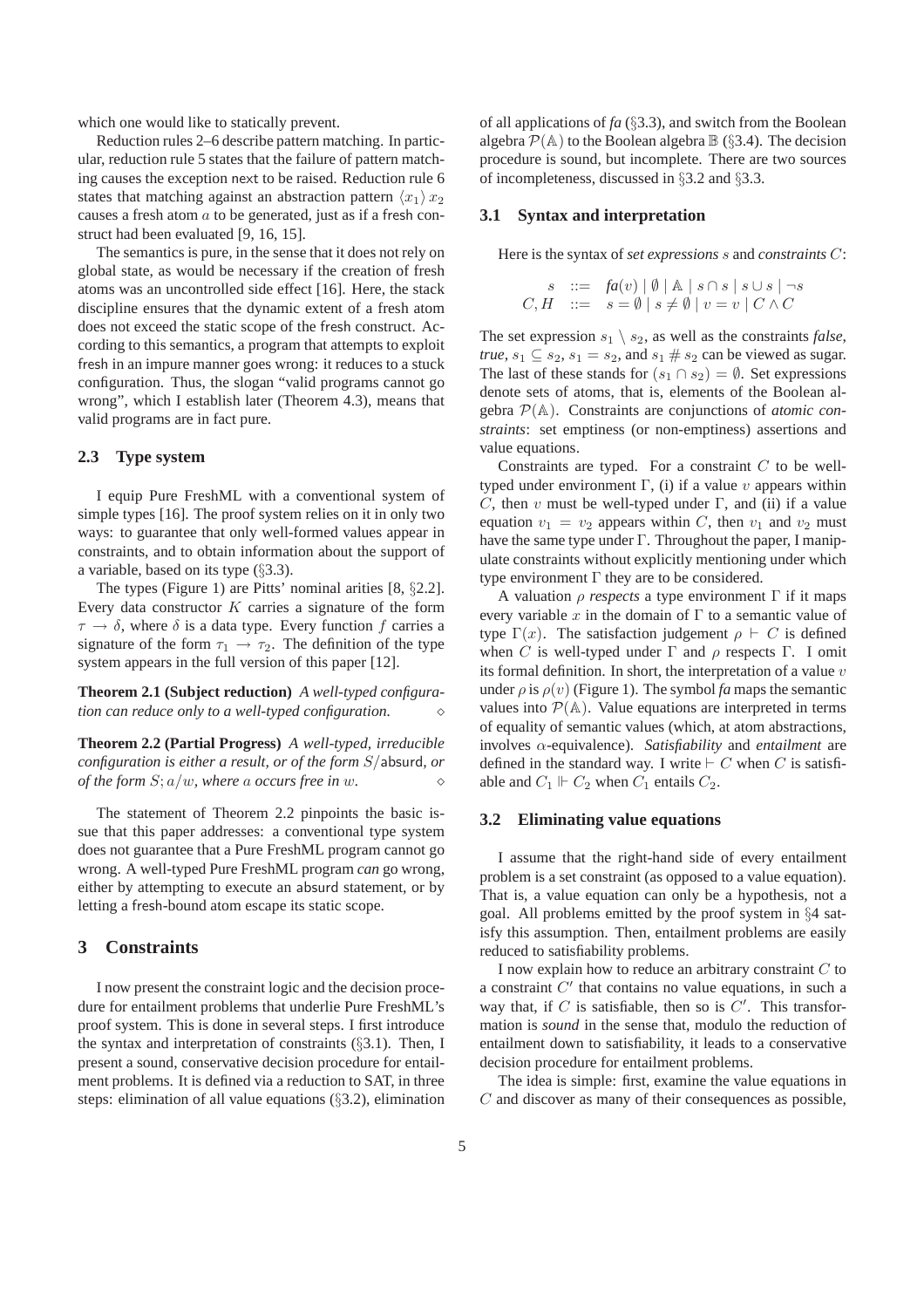including new value equations and new set constraints; then, drop all value equations.

The first step can be viewed as a closure computation, defined by the following rules:

$$
v_1 = v_2 \to v_2 = v_1
$$
  
\n
$$
v_1 = v_2 \land v_2 = v_3 \to v_1 = v_3
$$
  
\n
$$
(v_1, v'_1) = (v_2, v'_2) \to v_1 = v_2 \land v'_1 = v'_2
$$
  
\n
$$
K v_1 = K v_2 \to v_1 = v_2
$$
  
\n
$$
K_1 v_1 = K_2 v_2 \to false
$$
  
\n
$$
v_1 = v_2 \to fa(v_1) = fa(v_2)
$$

It is clear that each of the rules preserves the interpretation of the constraint, so this step is sound and complete. One rule that I have purposely omitted, because it is not interpretation-preserving, is the following:

$$
\langle x_1 \rangle v_1 = \langle x_2 \rangle v_2 \to x_1 = x_2 \land v_1 = v_2 \qquad \text{(unsound)}
$$

This rule is incorrect, because equality of abstractions is not syntactic—that is the whole point of abstractions!

The second step consists in dropping all value equations. It is clearly sound. It is also incomplete, because of the missing closure rule for abstractions.

# **3.3 Eliminating applications of** *fa*

I now explain how to reduce a constraint  $C$  (without value equations) to a Boolean constraint  $C'$  in such a way that, if  $C$  is satisfiable, then  $C'$  is satisfiable as well, when interpreted over  $\mathcal{P}(\mathbb{A})$ .

The syntax of *Boolean constraints* is as follows:

$$
s ::= X | 0 | 1 | s \wedge s | s \vee s | \neg s
$$
  

$$
C ::= s = 0 | s \neq 0 | C \wedge C
$$

Here, X ranges over a new category of *Boolean variables*. Boolean constraints can be interpreted over any Boolean algebra. In particular, when they are interpreted over  $\mathcal{P}(\mathbb{A})$ , a Boolean variable  $X$  denotes a set of atoms. (In that case, I also refer to X as a *set variable*.) When they are interpreted over the two-point algebra  $\mathbb{B} = \{0, 1\}$ , such a variable denotes a truth value.

An atomic constraint of the form  $s = 0$  is *positive*; an atomic constraint of the form  $s \neq 0$  is *negative*. A conjunction of atomic constraints that contains at most one negative conjunct is *simple*.

In order to perform the reduction announced above, only one transformation is required: to replace all applications of the *fa* symbol with set variables. This is done is two steps.

First, applications of *fa* are reduced:

$$
fa((v) \rightarrow \emptyset
$$
  
\n
$$
fa((v_1, v_2)) \rightarrow fa(v_1) \cup fa(v_2)
$$
  
\n
$$
fa(K v) \rightarrow fa(v)
$$
  
\n
$$
fa(\langle x \rangle v) \rightarrow fa(v) \setminus fa(x)
$$

As a result, only applications of the form  $fa(x)$  remain.

Second, each occurrence of  $f_a(x)$ , where x has type  $\tau$ , is rewritten as follows:

- 1. if every semantic value of type  $\tau$  has empty support, then  $fa(x)$  is replaced with  $\emptyset$ ;
- 2. if no semantic value of type  $\tau$  has empty support, then  $fa(x)$  is replaced with a set variable X, and the conjunct  $X \neq \emptyset$  is added to the constraint;
- 3. otherwise,  $fa(x)$  is replaced with a set variable X.

The basic idea behind this transformation resides in the third rule:  $fa(x)$  is considered an unknown set of atoms, so a set variable, written  $X$ , is introduced to stand for it. (I assume a one-to-one correspondence between variables  $x$  and set variables X.) The result is a Boolean constraint. Rules 1 and 2 are not required for the transformation to be sound. Instead, they help bring it "closer to completeness". I now discuss each of these two rules, as well as the issue of incompleteness, in turn.

Rule 1 states that, if x has type  $\tau$  and if every value of type  $\tau$  has empty support, then  $fa(x)$  must be empty. (Pitts and Gabbay [9] refer to such a type  $\tau$  as "pure".) This is the case if  $\tau$  is a base type, such as bool, int, or string. It is also the case if  $\tau$  is a data type  $\delta$  and if one can prove, by structural induction, that all values of type  $\delta$  have empty support. Such a proof is easily automated, so that it is decidable whether rule 1 is applicable.

Rule 2 is, in a way, the dual of rule 1. It is applicable, for instance, if  $\tau$  is atom, or a data type of non-empty lists of atoms. In that case,  $fa(x)$  is replaced with a set variable X, as in rule 3, but, in addition, the hypothesis  $X \neq \emptyset$  is introduced.

This rule is important because it is the only source of negative hypotheses in the entire system. If it was removed, then all of the entailment problems produced by the proof system would carry positive hypotheses only. Why would that be a problem? Notice that the positive Boolean constraints that the system produces are somewhat peculiar. Because they exploit the connectives  $\emptyset$ ,  $\cup$ ,  $\setminus$ , but do not exploit the connectives  $A$  and  $\neg$ , they are always satisfied by the valuation that maps every Boolean variable to ∅. This means that, in the absence of rule 2, the current set of hypotheses  $H$  would always be satisfiable. So, the entailment assertion  $H \Vdash false$  would never hold, and the expression absurd would never be accepted by the proof system (see rule ABSURD in Figure 3). In short, negative hypotheses of the form  $X \neq \emptyset$  are required in order to establish absurdity.

The transformation performed in the second step is not complete: it can turn an unsatisfiable constraint into a satisfiable Boolean constraint. For instance, if  $x$ ,  $x_1$ , and  $x_2$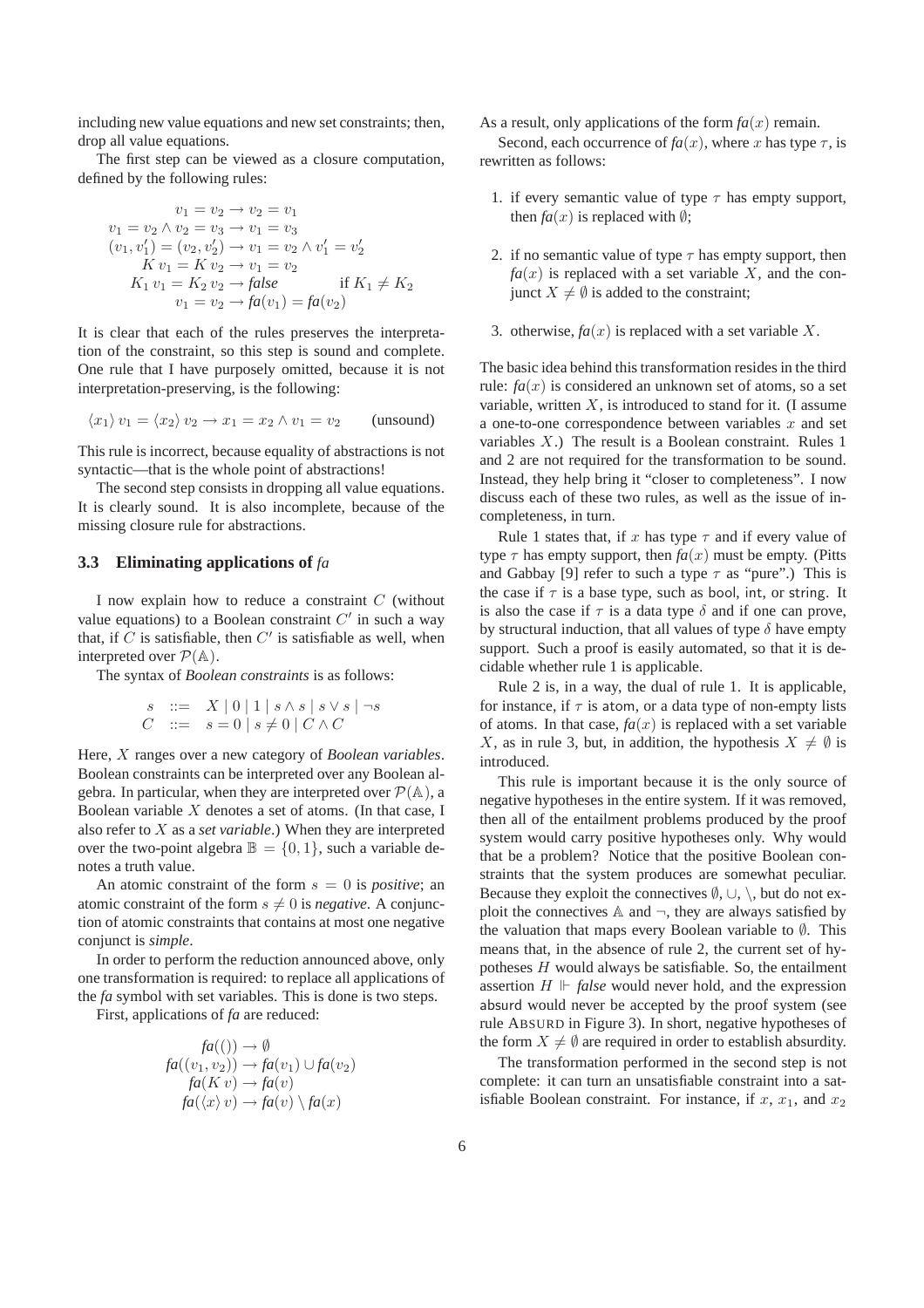have type atom, then the constraint

$$
fa(x_1) \# fa(x_2) \land
$$
  

$$
fa(x_1) \cup fa(x_2) \subseteq fa(x)
$$

is unsatisfiable, because it requires  $fa(x)$  to have cardinal 2, which is impossible—the support of an atom is a singleton. Yet, it is reduced to the Boolean constraint

$$
X_1 \cap X_2 = \emptyset \land X_1 \cup X_2 \subseteq X \land X \neq \emptyset \land X_1 \neq \emptyset \land X_2 \neq \emptyset
$$

which is satisfiable over  $\mathcal{P}(\mathbb{A})$ —take  $X_1 = \{a_1\}, X_2 =$  ${a_2}$ , and  $X = {a_1, a_2}$ , where  $a_1$  and  $a_2$  are distinct atoms. In summary, the decision procedure does distinguish between empty and non-empty sets of atoms, but is unable to reason about cardinality.

#### **3.4 Satisfiability of Boolean constraints**

I now focus on the satisfiability problem for Boolean constraints (as defined in §3.3) interpreted over the Boolean algebra  $\mathcal{P}(\mathbb{A})$ .

Marriott and Odersky [5] have shown that any Boolean algebra of infinite height is weakly independent. This means that satisfiability of arbitrary constraints reduces to satisfiability of simple constraints:

**Lemma 3.1** *Let* C *be a conjunction of positive atomic constraints. The constraint*  $C \wedge s_1 \neq 0 \wedge \ldots \wedge s_n \neq 0$ *, where*  $n > 0$ , is satisfiable over  $\mathcal{P}(\mathbb{A})$  if and only if each of the *simple constraints*  $C \wedge s_i \neq 0$  *is satisfiable over*  $\mathcal{P}(\mathbb{A})$ *.*  $\diamond$ 

There remains to explain how to decide whether a simple constraint is satisfiable. I establish the following result:

**Lemma 3.2** *A simple constraint is satisfiable over*  $P(A)$  *if and only if it is satisfiable over*  $\mathbb{B}$ *.*  $\diamond$ 

When interpreted over  $\mathbb{B}$ , the atomic constraint  $s \neq 0$  is equivalent to  $(\neg s) = 0$ . As a result, determining whether a constraint is satisfiable over  $\mathbb B$  is exactly the Boolean satisfiability problem SAT.

# **4 A proof system**

I now define the proof system that lies at the heart of Pure FreshML. It can be viewed as an algorithm that extracts proof obligations out of a Pure FreshML program. Each proof obligation is an entailment problem and is discharged using the decision procedure of §3. As explained there, the decision procedure needs access to type information. However, the proof system *per se* does not, so I do not keep track of types in this section.

#### **4.1 Presentation**

The proof system consists of three main judgements, which concern patterns, expressions, and function definitions (Figure 3).

Judgements about expressions are of the form  $\Delta$  ⊢  $\{H\}e\{P\}$ .  $\Delta$  is a set of all variables currently in scope, and includes the free variables of  $e$ . I implicitly assume that  $e$  is well-typed under a type environment whose domain is  $\Delta$ . H is a constraint. It represents a precondition, that is, a hypothesis. (I use  $C$  and  $H$  for constraints.)  $P$  is a predicate: a constraint, parameterized over one variable. It represents a postcondition, that is, a goal.

I sometimes explicitly write  $\lambda x$ . C for a parameterized constraint: then, the parameter  $x$  stands for the result of the expression e. When P is  $\lambda x.C$ , I write  $P(v)$  for  $[x \mapsto v]C$ , where v is a value. I write C[·] for the predicate  $\lambda x$ .  $C[x]$ , where x is chosen fresh for C. I write *true* for the predicate  $\lambda x$ .*true*. I write  $P_1 \wedge P_2$  for the predicate  $\lambda x.(P_1(x) \wedge P_2(x))$ , where x is fresh for  $P_1$  and  $P_2$ .

Rule VALUE states that the triple  $\{H\} v \{P\}$  is satisfied if and only if the precondition  $H$  entails that the value  $v$  satisfies the postcondition  $P$ . Its premise, an entailment judgement, represents a proof obligation.

Rule FRESH augments H with the hypothesis  $fa(x) \neq$ *fa*( $\Delta$ ). (I write *fa*( $\Delta$ ) for the symbolic union of all *fa*(y), where y ranges over  $\Delta$ .) This means that the support of x can safely be assumed disjoint with the support of every preexisting variable. FRESH also augments the postcondition with the new goal  $fa(x) \# fa(\cdot)$ , that is, the atom x should not appear in the support of the result that is eventually produced by the fresh construct. This goal clearly reflects the side condition of reduction rule 16.

Rule CASE describes what can be assumed, and what must be proved, when a value  $v$  is successfully matched against a pattern p. First, the equation  $p = v$  can be assumed. Second, an extra hypothesis  $H'$  and an extra goal  $P'$ are derived from the pattern  $p$ , using either ABSTRACTION-PATTERN or OTHER-PATTERN. When  $p$  is an abstraction pattern  $\langle x_1 \rangle x_2$ , H' states that  $x_1$  can be assumed to be fresh and  $P'$  states that  $x_1$  must not appear in the result of evaluating e, just as if  $x_1$  was fresh-bound. When p is another pattern form,  $H'$  and  $P'$  are empty.

Rule IF augments  $H$ , in each branch, with a constraint that reflects the outcome of the dynamic test. Because  $x_1$ and  $x_2$  have type atom,  $fa(x_1) \# fa(x_2)$  is equivalent to, and can be used instead of,  $fa(x_1) \neq fa(x_2)$ , a disequation that the constraint language is not directly able to express.

Rule LETWHERE uses  $\lambda x.C$ , where C is supplied by the user, as a postcondition for  $e_1$ , and makes  $C \wedge fa(x) \subseteq$  $fa(\Delta)$  a new hypothesis for the continuation  $e_2$ .

Rule DEF states that the body of a function must be checked under the precondition  $C_1$  and postcondition  $C_2$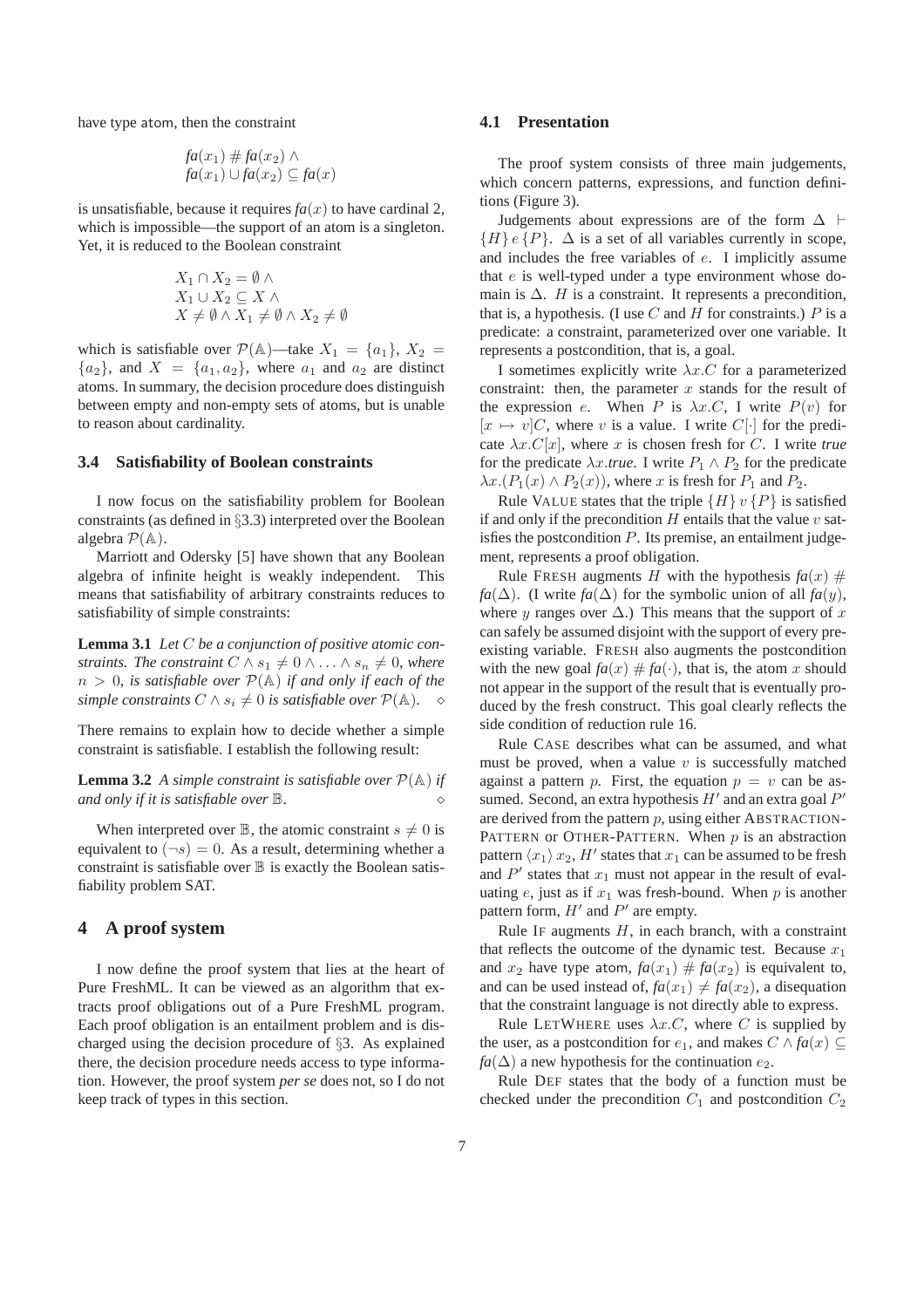ABSTRACTION-PATTERIN  
\n
$$
\Delta \vdash \{fa(x_1) \#fa(\Delta)\} \langle x_1 \rangle x_2 \{fa(x_1) \#fa(\cdot)\} \rangle
$$
\n
$$
\begin{array}{c}\n\text{GASE} \\
\Delta \vdash \{fh(x_1) \#fa(\Delta)\} \langle x_1 \rangle x_2 \{fa(x_1) \#fa(\cdot)\} \rangle\n\end{array}
$$
\n
$$
\begin{array}{c}\n\text{GASE} \\
\Delta \vdash \{H\} \lor P\} \\
\Delta \vdash \{H\} \lor P\} \\
\Delta \vdash \{H\} \lor P\} \\
\Delta \vdash \{H\} \land P\} \\
\Delta \vdash \{H\} \land P\} \\
\Delta \vdash \{H\} \land P\} \\
\Delta \vdash \{H\} \land P\} \\
\Delta \vdash \{H\} \land P\} \\
\Delta \vdash \{H\} \land P\} \\
\Delta \vdash \{H\} \land P\} \\
\Delta \vdash \{H\} \land P\} \\
\Delta \vdash \{H\} \land P\} \\
\Delta \vdash \{H\} \land P\} \\
\Delta \vdash \{H\} \land P\} \\
\Delta \vdash \{H\} \land P\} \\
\Delta \vdash \{H\} \land P\} \\
\Delta \vdash \{H\} \land P\} \\
\Delta \vdash \{H\} \land P\} \\
\Delta \vdash \{H\} \land P\} \\
\Delta \vdash \{H\} \land P\} \\
\Delta \vdash \{H\} \land P\} \\
\Delta \vdash \{H\} \land P\} \\
\Delta \vdash \{H\} \land P\} \\
\Delta \vdash \{H\} \land P\} \\
\Delta \vdash \{H\} \land P\} \\
\Delta \vdash \{H\} \land P\} \\
\Delta \vdash \{H\} \land P\} \\
\Delta \vdash \{H\} \land P\} \\
\Delta \vdash \{H\} \land P\} \\
\Delta \vdash \{H\} \land P\} \\
\Delta \vdash \{H\} \land P\} \\
\Delta \vdash \{H\} \land P\} \\
\Delta \vdash \{H\} \land P\} \\
\Delta \vdash \{H\} \land P\} \\
\Delta \vdash \{H\} \land P\} \\
\Delta \vdash \{H\} \land P\} \\
\Delta \vdash \{H\} \land P\} \\
\Delta \vdash \{H\} \land P\}
$$

### **Figure 3. The proof system**

that were provided by the user. It also defines the notations "pre $(f)$ " and "post $(f)$ " used in rule CALL.

### **4.2 Soundness**

The combination of the type system and proof system is sound with respect to the operational semantics. This is proven via standard subject reduction and progress results. A configuration is *valid* when it is accepted by the type system and proof system.

**Theorem 4.1 (Subject Reduction)** *A valid configuration can reduce only to a valid configuration.* ⋄

**Theorem 4.2 (Progress)** *A valid, irreducible configuration is a result.* 

**Corollary 4.3 (Soundness)** *A valid configuration cannot*  $g$ o wrong.  $\Diamond$ 

# **5 Illustration**

I now briefly present a small but non-trivial program that is accepted by the proof system: normalization by evaluation (Figure 4). It is adapted from Shinwell *et al.* [16]. The three main changes are: the code is defunctionalized; the binding structure of closures and environments is expressed using Cαml's specification language (not formally presented in this paper, see [10] and [12, §5]); and *evals* carries an explicit postcondition.

 $\{P\}$ 

 $fa(\cdot)$ }

The effect of defunctionalization is that the data constructor *L* (line 7) carries a triple of an environment, an atom, and a term, instead of a first-class function.

The type *env* is a "pattern type", in Caml parlance; this is indicated by the *binds* keyword on line 14. This means that, in a value of type *env*, such as:

$$
env = ECons(...ECons(ENil, x_1, v_1)..., x_n, v_n),
$$

the atoms  $x_1, \ldots, x_n$  are considered as *binding occurrences*. Then, by definition, the set expression *bound*(*env*) denotes the set of atoms  $\{x_1, \ldots, x_n\}$ . According to the outer keyword in the definition of *ECons* (line 16), the values  $v_1, \ldots, v_n$  lie *outside* the scope of these atoms. Then, by definition, the set expression *outer*(*env*) denotes the set of atoms  $fa(v_1) \cup ... \cup fa(v_n)$ .

According to the placement of the abstraction brackets and of the inner keyword in the definition of *L* (line 7), within a value of the form:

$$
v=L(\text{env},x,t),
$$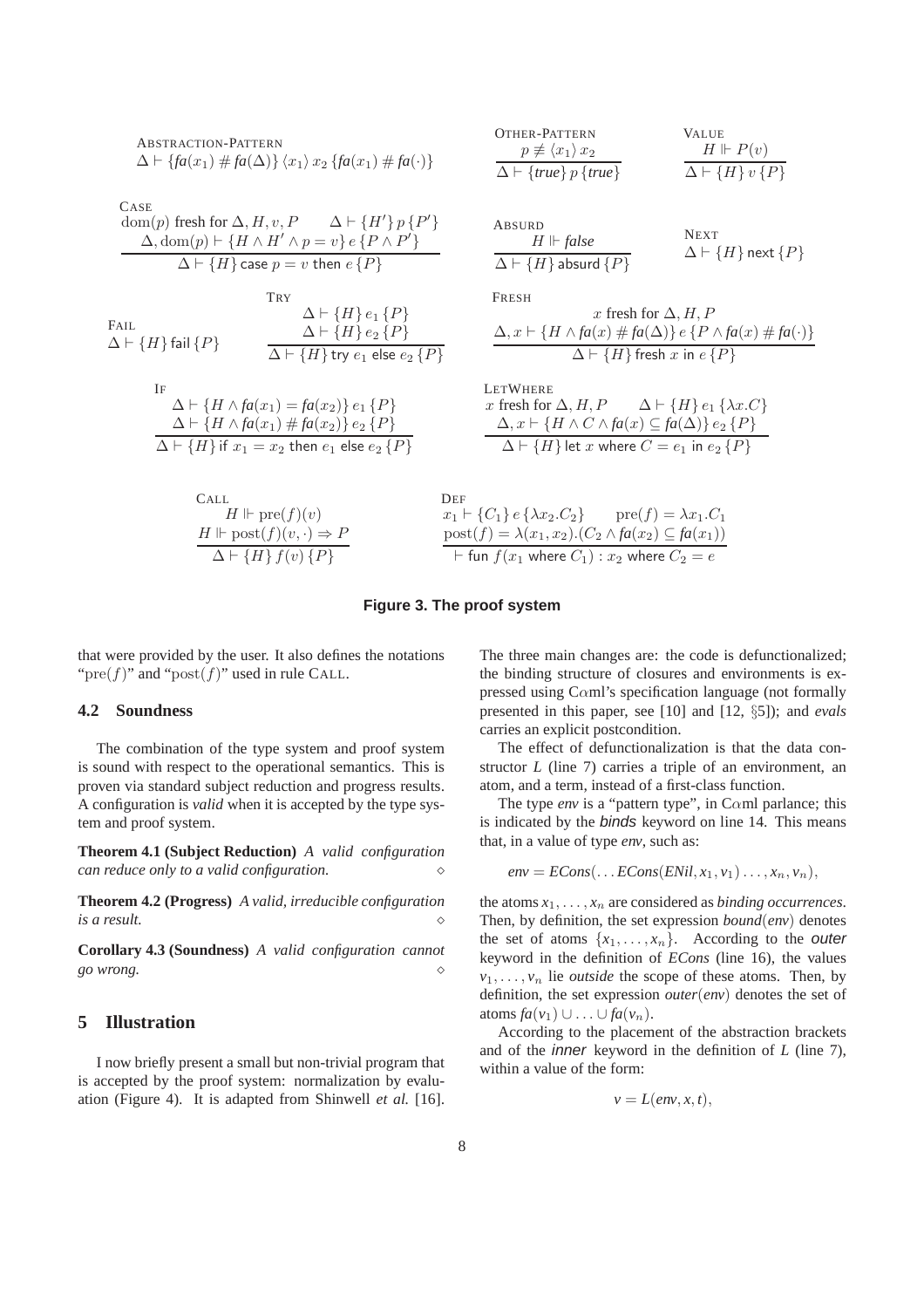```
1 type lam =
2 | Var of atom
3 | Lam of \langle atom \times inner lam \rangle4 | App of lam × lam
 6 type sem =
          L of \langle env \times atom \times inner lam \rangle8 | N of neu
10 type neu =
11 | V of atom
12 | A of neu × sem
14 type env binds =
15 | ENil
          ECons of env \times atom \times outer sem
18 fun reify accepts s produces t =19 case s of
20 \boxed{L \text{ (env, y, t)}}21 fresh x in
22 Lam (x , reify ( evals (ECons ( env , y , N (V ( x )) ) , t ) ))
23 \mid N(n) \rightarrow24 reifyn (n)
25 end
27 fun reifyn accepts n produces t =
28 case n of
29 | V (x) -30 Var ( x)
31 \quad | \quad A \quad (n, \quad d) \rightarrow32 App (reifyn (n) , reify (d))
        33 end
35 fun evals accepts env , t produces v
36 where free(v) \subseteq outer(env) \cup (free(t) \setminus bound(env)) = case t of
\begin{array}{ccc} 37 & \text{case} \text{ } t \text{ } \text{ } of \end{array}<br>38 | \begin{array}{ccc} \text{Var} & (x) \end{array}\begin{array}{ccc} 38 & | & Var(x) \rightarrow<br>39 case en
39 case env of<br>40 i ENil \rightarrow40 | ENil \rightarrow<br>41 N (V41 N (V ( x ))
42 | ECons (tail, v, v) \rightarrow43 if x = y then y
44 else evals ( tail , t ) end
             45 end
46 | Lam (x , t ) →
            47 L (env , x , t )
48 | App (t1, t2) –
49 case evals (env, t1) of
\begin{array}{ccc} 50 & | \ L \ (conv, \ x, \ t) \ -51 & evals \ (ECons \ (iv) \end{array}51 evals (ECons (cenv, x, evals (env, t2)), t) \Rightarrow | N(n) \rightarrow52 \qquad \qquad N(n) \rightarrow<br>53 N(A)\hat{N}(A(n, evals (env, t2)))54 end
55 end
57 fun eval accepts t produces s =
58 evals (ENil , t )
60 fun normalize accepts t produces u =
61 reify ( eval ( t ))
```
5

9

13

17

26

34

56

59

#### **Figure 4. A sample program: NBE**

the atoms in  $bound(\textit{env})$ , as well as the atom *x*, are considered bound within the term *t*. That is, by definition:

 $fa(v) = outer(\text{env}) \cup (fa(t) \setminus (bound(\text{env}) \cup \{x\})$ .

This explains why the proof obligation associated with the deconstruction of *Lam* on line 46 succeeds. Deconstructing *Lam* yields a "fresh" atom *x*, which one must prove does not appear in the support of the right-hand side  $L(\text{env}, x, t)$ . The fact that *x* is "fresh" means, in particular, that *x* is not in the support of *env*, which by definition includes *outer*(*env*). By exploiting the above displayed equation, one finds that *x* is not in the support of  $L(\text{env}, x, t)$ , as desired. This fact is proved automatically by the conservative decision procedure of §3.

The proof obligation on line 46 corresponds, in part, to the obligation that FreshML 2000 was not able to automatically discharge [16, figure 7, lines 26–27]. By declaring that the data constructor *L* carries an abstraction, I have been able to get away with the deconstruction of *Lam*. Of course, as a result, new proof obligations appear wherever *L* is deconstructed (lines 20 and 50). Both require exploiting a non-trivial property of *evals*, which is expressed as a postcondition.

The function *evals* expects a pair of an environment *env* and a term *t*, and evaluates *t* within the context of *env*. As one might expect, any atom that appears in the support of *t* as well as in the domain of *env* is substituted out, which means that, if *evals* produces a result *v*, then (line 36):

$$
fa(v) \subseteq outer(env) \cup (fa(t) \setminus bound(env))
$$

This property is not automatically inferred by the system it is a loop invariant—so it has to be explicitly provided. Then, it is easily checked.

# **6 Related work**

This paper was inspired by Pitts and Gabbay's work on static "freshness inference" for FreshML [9]. Pitts and Gabbay's algorithm attempts to *infer* freshness assertions about values and expressions, or, equivalently, to infer an approximation of the support of values and expressions. The proof system presented in this paper is oriented purely towards *checking*. For this reason, explicit assertions must sometimes be provided at let constructs.

Pašalić and Linger [7] exploit the programming language Ωmega to define a data type that represents the abstract syntax of an object language, expressed in de Bruijn notation. The data type is parameterized in a way that guarantees that out-of-range de Bruijn indices cannot be constructed. The syntax of the object language includes non-trivial binding structures (patterns). Donnelly and Xi [2] explore a similar approach in the programming language ATS.

Schürmann *et al.*'s ∇-calculus [13] is a core metaprogramming language where object-level terms are encoded using higher-order abstract syntax. There are no object-level names: both object-level and meta-level abstractions bind meta-variables. Object-level substitution is application of object-level abstractions. A type system guarantees that meta-variables cannot escape their scope. It is quite different from the proof system presented in this